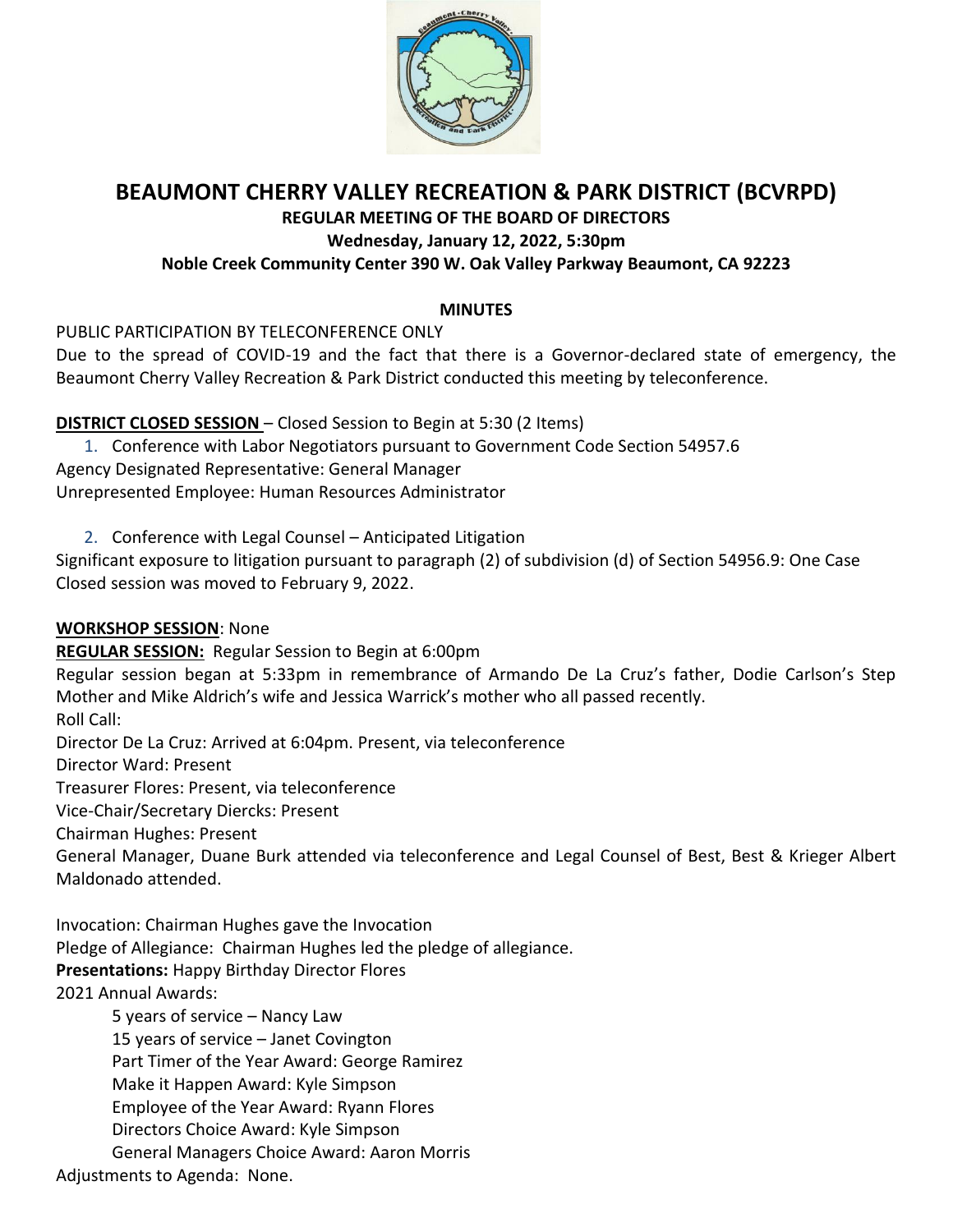**1. PUBLIC COMMENT**: Chairman Hughes opened public comment at 5:37pm. Hearing none, public comment closed at 5:37pm.

### **2. CONSENT CALENDAR:**

- 2.1 Minutes of December 8, 2021
- 2.2 Warrants for December 2021
- 2.3 Bank Balances for December 2021
- 2.4 Approve Special Provision Allowing for Teleconference Meetings during a Governor-Declared State of Emergency Pursuant to AB 361

Albert Maldonado commented on item 2.4. He stated the Board has voted to hold teleconference meetings under AB361. The District needs to make certain findings every 30 days to continue teleconference meetings. There needs to be a Governor-Declared State of Emergency and then there needs to be two findings. 1) The District needs to consider the circumstance for the State of Emergency. 2) State or Local Officials have recommended social distancing. Duane Burk commented the finance committee met and approved items 2.2 and 2.3.

Motion was made to accept items 2.1, 2.2, 2.3 and 2.4. Initial Motion: Vice Chair/Secretary Diercks Second: Director Ward Result of Motion: Carried 4-0 Director De La Cruz: Absent Director Ward: Aye Treasurer Flores: Aye Vice Chair/Secretary Diercks: Aye Chairman Hughes: Aye

### **3. ACTION ITEMS/BIDS & PUBLIC HEARING/REQUESTS**: (Includes Committee Reports) **3.1 Board Reorganization**

Nominations were taken for Board Chairman. Vice Chair/Secretary Diercks nominated Director Chairman Hughes. He accepted the nomination. There were no other nominations.

Initial Motion: Director Ward Second: Vice Chair/Secretary Diercks Result of Motion: Carried 4-0 Director De La Cruz: Absent Director Ward: Aye Vice Chair/Secretary Diercks: Aye Treasurer Flores: Aye Chairman Hughes: Aye

Chairman Hughes made a nomination for Vice Chair/Secretary Diercks to remain in that position. There were no other nominations. Initial Motion: Chairman Hughes Second: Director Ward Result of Motion: Carried 4-0 Director De La Cruz: Absent Director Ward: Aye Vice Chair/Secretary Diercks: Aye Treasurer Flores: Aye Chairman Hughes: Aye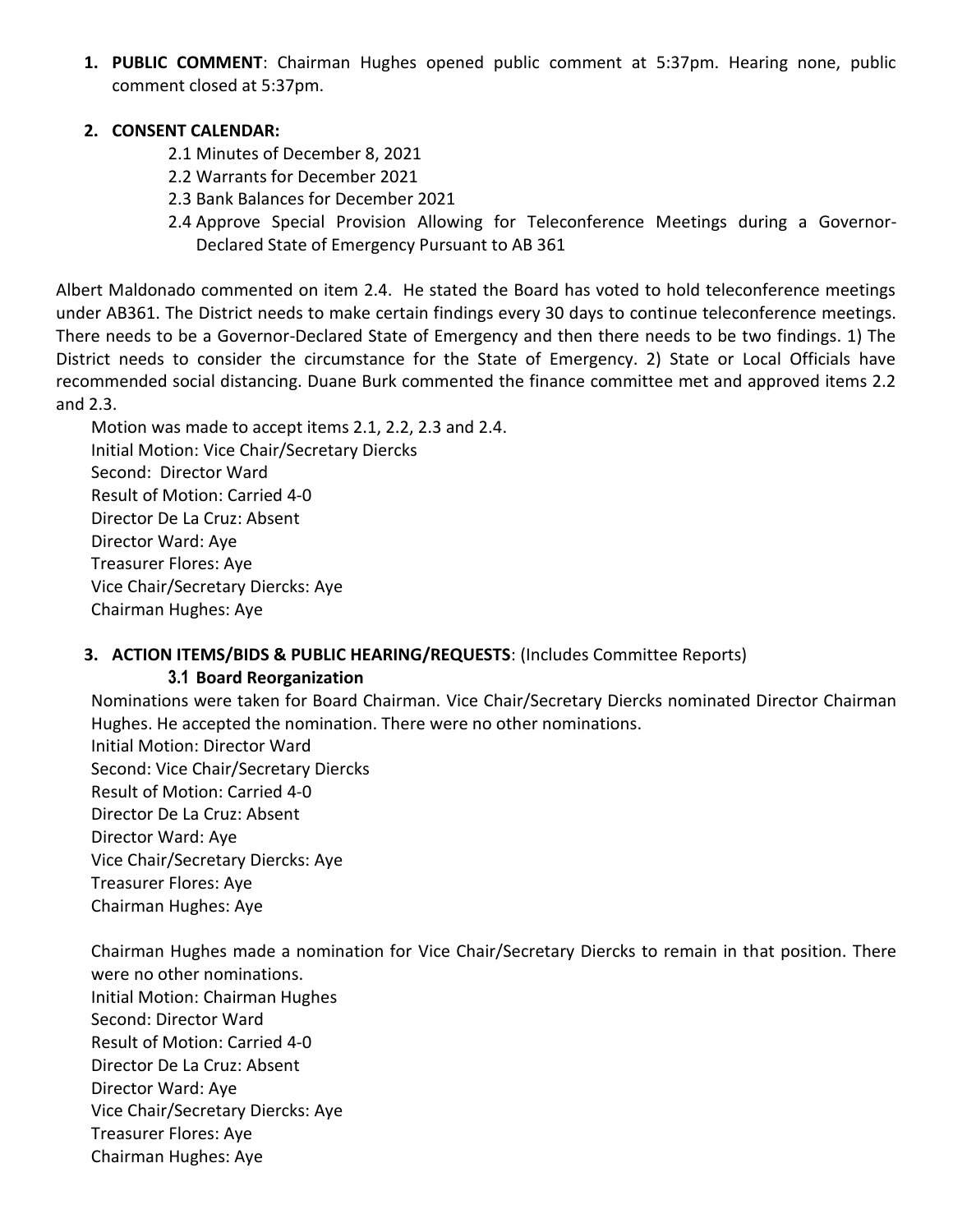Chairman Hughes made a nomination for Treasurer Flores to remain in that position. There were no other nominations.

Initial Motion: Chairman Hughes Second: Vice Chair/Secretary Diercks Result of Motion: Carried 4-0 Director De La Cruz: Absent Director Ward: Aye Vice Chair/Secretary Diercks: Aye Treasurer Flores: Aye

Chairman Hughes: Aye

All positions were accepted by Directors

# **3.2 Committee Assignments**

Chairman Hughes appointed the present 2021 committee members to the same committees for 2022.

- Finance Committee (2) Vice Chair/Secretary Diercks, Treasurer Flores. Alt: Chairman Hughes.
- Personnel Committee (2) Chairman Hughes, Director Ward. Alt: Director De La Cruz.
- Collaborative Agency Committee (2) Treasurer Flores, Director Ward. Alt: Chairman Hughes.
- Facilities Ad-Hoc Committee (2)–Vice Chair/Secretary Diercks, Treasurer Flores. Alt: Director De La Cruz.
- Beaumont Youth Baseball Liaison (1) Vice Chair/Secretary Diercks, Director De La Cruz.
- City of Beaumont (2) Chairman Hughes, Treasurer Flores. Alt: Director Ward.
- Bogart/BCVWD Ad-hoc (2) Director Ward, Treasurer Flores. Alt: Chairman Hughes
- BCVRPIC / DTR (2) Chairman Hughes, Treasurer Flores. Alt: Director Ward.

# **3.3 Approval of FY 21/22 Mid-Year Budget**

Chairman Hughes opened public comment at 5:49pm. Hearing none, public comment closed at 5:49pm. Duane Burk reported the finance committee reviewed the budget and the adjustments made are shown in green and yellow.

Motion was made to accept item 3.3. Initial Motion: Vice Chair/Secretary Diercks Second: Director Ward Result of Motion: Carried 4-0 Director De La Cruz: Absent Director Ward: Aye Vice Chair/Secretary Diercks: Aye Treasurer Flores: Aye Chairman Hughes: Aye

### **3.4 Approval to Accept COVID-19 Fiscal Relief Funds Awarded**

Chairman Hughes opened public comment at 5:58pm. Hearing none, public comment closed at 5:58pm. Motion was made to accept item 3.4.

Initial Motion: Vice Chair/Secretary Diercks Second: Director Ward Result of Motion: Carried 4-0 Director De La Cruz: Absent Director Ward: Aye Vice Chair/Secretary Diercks: Aye Treasurer Flores: Aye Chairman Hughes: Aye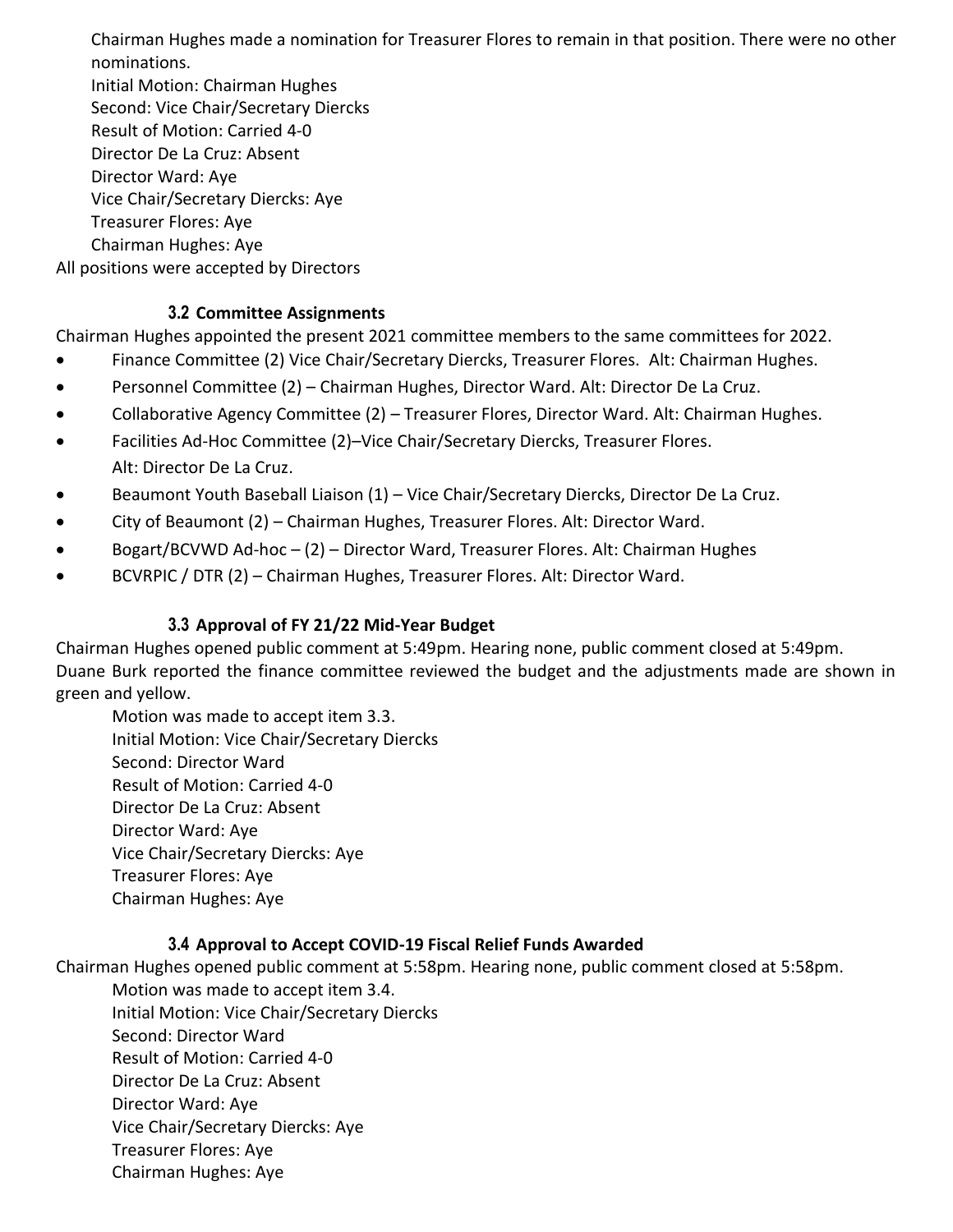# **3.5 Approval of Facility Use License Agreement, Primoz Cuisine**

Chairman Hughes opened public comment at 5:59pm. Hearing none, public comment closed at 5:59pm.

Motion was made to accept item 3.5. Initial Motion: Director Ward Second: Treasurer Flores Result of Motion: Carried 4-0 Director De La Cruz: Absent Director Ward: Aye Vice Chair/Secretary Diercks: Aye Treasurer Flores: Aye Chairman Hughes: Aye

# 4. **DEPARTMENT REPORTS:**

# Human Resources Administrator/Clerk of the Board: Janet Covington

- We have 26 employees.
- It has been 122 days since our last employee accident.
- Janet met with and has completed all Human Resources Department auditor requests for the FY 20/21 audit.
- Janet attended the last in a series of three CAPRI webinars. The topic was Property Damage.
- 2021-2022 Statement of Economic Interest are due to Janet no later than March 1, 2022 in order to submit by the deadline of April 1, 2022.
- December's employee of the month was celebrated. Kaylee Gemmell received the recognition.
- The holiday party was a great success. Thank you to all who was able to attend and to Ryann Flores, Kyle Simpson and the maintenance staff for all their help.
- January 27, 2022 Is the Annual Citizens of the Year (Vince & Kathy Conway) and Installation of Officers. Please RSVP to Janet as soon as possible because seats fill fast.
- Calimesa Chamber Installation of Officers and Awards dinner, tomorrow Thursday 1/13. Finance should have registered and paid for Duane, Dan and one guest of Dan's to attend.
- Reminder Duane Burk will be the guest speaker at the Calimesa Chamber Breakfast on February 8, 2022 @ 8:00am.
- The District converted over to a new web-based DMV pull notice program.
- Former employees Mike Aldrich's wife and Jessica Warrick's father passed away suddenly. The District sent an arrangement.
- Dodie Carlson's step mother passed away. An arrangement was sent to the family.
- Director De La Cruz's father passed. He thanked the District for the plant sent.
- Janet completed the California Special District Associations FY 20/21 Administrative Salary & Benefits survey which will entitle the District to their survey when published.
- Minimum wage increases were reflected on the first payroll of the calendar year. This affected nine employees.
- Scanning prior year records and making 2022 New Year files.

# Financial Services Technician/Office Manager: Nancy Law

- The Finance Committee met and reviewed December 2021 Financial Reports.
- Nancy received \$641,598.91 in the Riverside County Fund for December 2021. She transferred into the Reserve fund the \$5,000.00 monthly contribution for December 2021 and transferred \$186,309.56 to pay Merlin Johnson Construction Main Water Line Project bills per Board Approval on November 10<sup>th</sup>, 2021 Item #3.9. The reserve balance to \$138,964.77. She the \$7,500 monthly contribution into the Money Market account for the December 2021 loan payment brining the balance to \$17,794.15.
- Nancy attended a CAPRI Workshop, session two: General Liability Case Scenario Training.
- Nancy attended District Forward Meeting; Special District Workshops and Consulting.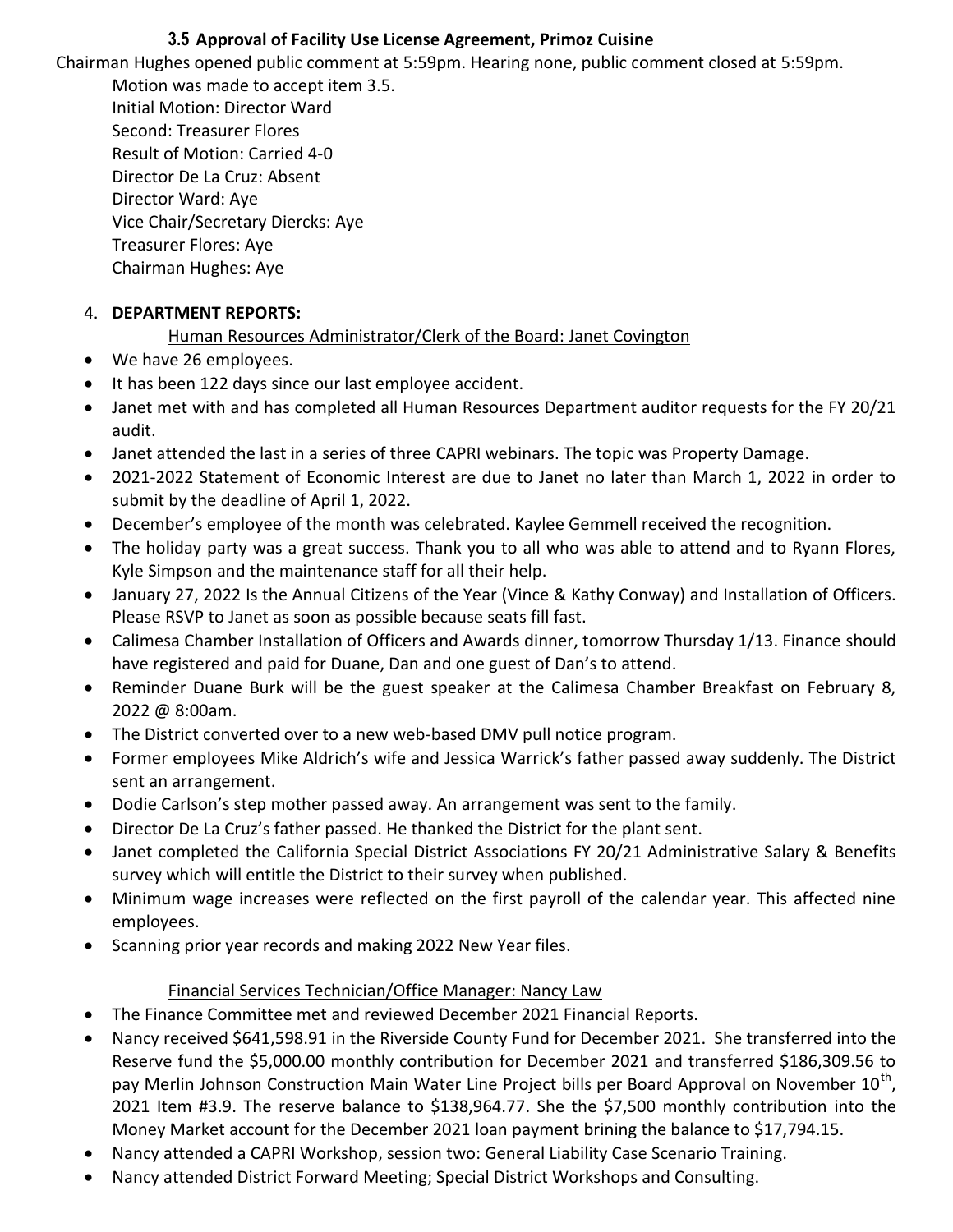- Nancy attended Winterfest.
- Nancy attended Decembers Calimesa Chamber Breakfast. The guest speaker was State Senator Rosilicie Ochoa-Bogh.
- Nancy and Ryann Flores attended and Open Meeting Demo regarding open meetings for board secretaries.
- Nancy attended the Winterfest debrief.
- Nancy met with auditors for the FY 20/21 audit.
- Nancy met with General Manager to Review the Mid-Year Budget.

# Activities Coordinator: Kyle Simpson

- COVID-19 Testing Facility at the Woman's Club will continue through March 31st, 2022.
- The Yoga Connection is at Noble Creek Community Center Monday through Wednesday.
- Heart and Soul Line Dancing is at Noble Creek Community Center on Mondays.
- Beaumont Library Story Time is at Noble Creek Community Center on Tuesdays.
- Beaumont Library is doing tech classes for ages 60 plus at Noble Creek Community Center Mondays and Tuesday's 2:00pm-3:00.
- Bogart 1K5K Fun Run is scheduled at Bogart Regional Park March  $12^{\text{th}}$ .
- Welcome Home Vietnam Veterans Day is scheduled at Noble Creek Regional Park quad March 26<sup>th</sup>.
- Kyle attended the CAPRI Workers' Compensation webinar.

# Maintenance Foreman: Aaron Morris

Aaron said he is glad to be back at work and looking forward to catching up on projects. He said staff did a great job maintaining the park throughout his absence and they have done an amazing job keeping the storm damage to a minimum during the previous couple weeks.

- Staff has been cleaning up after the recent rainstorms with the help of Merlin Johnson at Duane Burk's direction and they have been putting out sandbags and straw waddle to help prevent any further runoff from any upcoming rain.
- Staff spread infield clay conditioner on field 3. They also used the extra material to fill in areas washed out from the recent storms.
- Merlin Johnson Construction assisted in a mass cleanup of Bogart Regional Park.
- Maintenance will resume trapping squirrels to keep the rodent population down.
- Staff will be working on all the fields in preparation of the BYB/SB season.
- Staff has been cleaning up around the yard to help increase accessibility and help create a safer work environment.
- Maintenance has been repairing any irrigation leaks.
- Four additional cameras were added to the maintenance yard, specifically surrounding the new building to help increase security.
- Aaron will take the Playground certification test in February and he will be starting classes in January.

# Athletic Coordinator: Dodie Carlson

Dodie wished everyone a Happy New Year.

- Dodie reported the fall adult ball season finished on December 20, 2021. The winners for the season were Monday's women's Dirty Pigtails, Tuesday men's Shimels Kids. Thursday co-ed Who's Trippin, and Sunday's co-ed Ball of Duty. They had a great season with all of the teams being generous with the tournaments, canned goods, and toys.
- The winter adult ball season will be starting the week of January  $17<sup>th</sup>$ . It is generally a slower season due to the weather and she is waiting to see how many teams sign up.
- The calendar remains very slow due the lack of staff for tournaments. Hopefully we can get some help as it is a new year.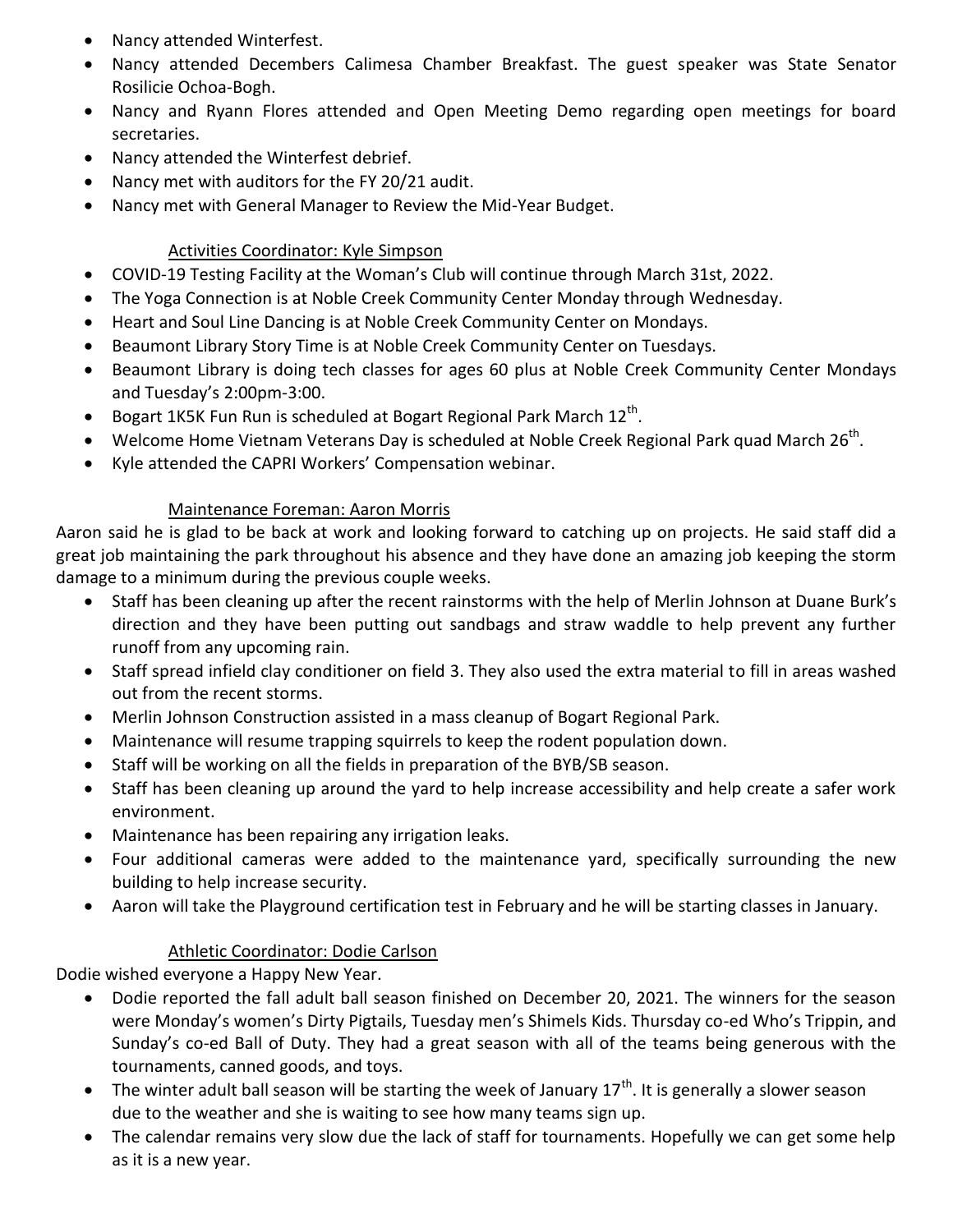- Dodie thanked the Board of Directors, General Manager, and staff for their constant work for the district and thanked the maintenance staff for the work they have been doing on the fields. A lot of the little things are getting caught up. With the start of the New Year our rest time is over and it will be a full park daily in the next 4 weeks.
- BYB held the first evaluation day of the 2022 season. They are off and running. They are hoping a great season with good health and fun for everyone.

### General Manager: Duane Burk

Duane said as we are going through the 2022 season we all, including his family have been hit with COVID in some form or another. He is working closely with the water district and the Shopoff group on transitioning the well at the Danny Thomas Ranch (DTR). He met with the Hill Racing project in regards to bringing a BMX tract to DTR. The City of Calimesa council meeting was cancelled. He fully intends to start attending both the City of Beaumont and City of Calimesa's council meetings and continue engaging in conversations regarding expanding the Noble Creek Regional idea. Duane felt the Christmas Party was great and congratulated Janet for putting it together. He said Kaylee Gemmell is a new employee and received the employee of the month after 4 weeks which shows the employees dedication to the park District. Duane is excited and looks forward to the Beaumont Youth Baseball season. He said the District is on the Board of Supervisors agenda for March 1, for funding he applied for in regards to the DTR.

# **5. CALENDAR OF EVENTS:**

- 5.1 Committee Meetings
	- Collaborative Agency First Wednesday Bi-Monthly, 5:00pm at the Beaumont Library.
	- $\bullet$  Finance 1<sup>st</sup> Thursday of Every Month 5:00 pm NCCC.
	- Facility Use Ad Hoc- Second & Fourth Tuesday Monthly @ 5:30 pm
	- BCVRPD Board Meeting Schedule, NCCC
		- February 9, 2022 March 9, 2022 April 13, 2022

### 5.2. Upcoming Holidays

Monday, January 17, 2022 – Martin Luther King Day

Monday, February 21, 2022 President's Day

### 5.3. Events

March 12<sup>th</sup>, 2022 - Bogart 1K/5K Fun Run March 25<sup>th</sup>, 2022 – Welcome Home Vietnam Veterans Day

# **DIRECTORS MATTERS/COMMITTEE REPORTS**

# **Director De La Cruz:**

Armando asked to be excused or his tardiness. He just came home from LA. He apologized for his absence last month and said he has been in LA helping his mom with family matters. He said he hopes everyone is doing well and staying well, he recently had COVID. He attended Winterfest and attended the collaborative agency meeting via zoom. He will be attending the Calimesa installation and awards dinner and will attend the good morning breakfast on Friday. He plans on attending the Beaumont Chambers Citizen of the Year and Installation of Officers dinner.

### **Director Ward:**

Denise apologized for missing some events in December due to personal issues. She heard all of the events were wonderful. She recognized staff, Duane and board members for an exceptional 2021 year considering all the COVID illnesses and regulations. She wished everyone a Happy New Year and hopes everyone stays safe and healthy and looks forward to a better 2022.